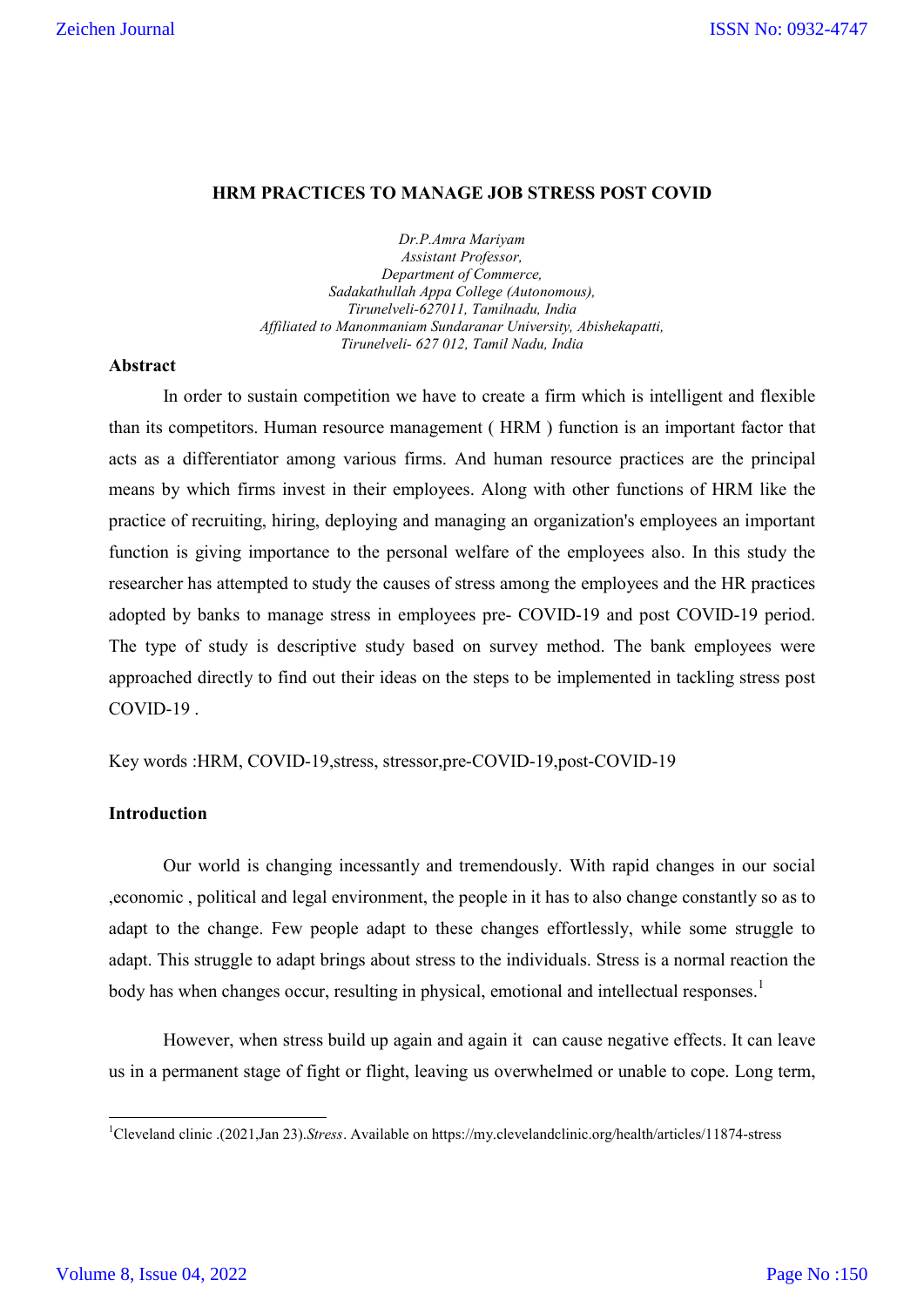this can affect our physical and emotional health.<sup>2</sup> Human resource management practices not just aim at recruiting employees but also focus at retaining them in the organization. The employees has to evolve continuously so as to be more productive.When employees get stressed ,their productivity narrows down.Adding to the already existing stress levels ,the outbreak of the COVID-19 pandemic brought with it sincere concerns as to the normal functioning of the organisations. Remote working conditions were introduced. Organisations which did not have remote working practices struggled to introduce it among the employees and employees struggled adapting to them. Researches have shown that stressed employees are not productive enough, therefore stress management training can help us deal with changes in a healthier way.

#### **The main stressors can be grouped into four groups**

- 1. Individual Stressors
- 2. Group Stressors
- 3. Organizational Stressors
- 4. Extra organizational Stressors

# **Individual Stressors**

Job concerns**,** Career changes due to promotion or transfer, Economic problems due to low earnings, Changes in life structure ,Increase in responsibility and Personality problems are a few of the individual stressors.

#### **Group Stressors**

Due to poor interpersonal relationships or conflicts job stress may arise. The main group stressors are Lack of group cohesiveness, Lack of social support, Inter personal and inter group conflicts and Unfriendly organizational climate.

## **Organizational Stressors**

 The main organizational stressors are Job related factors like routine, morally conflicting individuals, difficult duties and responsibilities, disturbed working conditions, role conflict, role ambiguity and role overload , poor communication, unpleasant relationship and lack of proper

 $\frac{1}{2}$ <sup>2</sup>Mental Health Foudation.(2021, sep17). *Stress*. Available on https://www.mentalhealth.org.uk/a-to-z/s/stress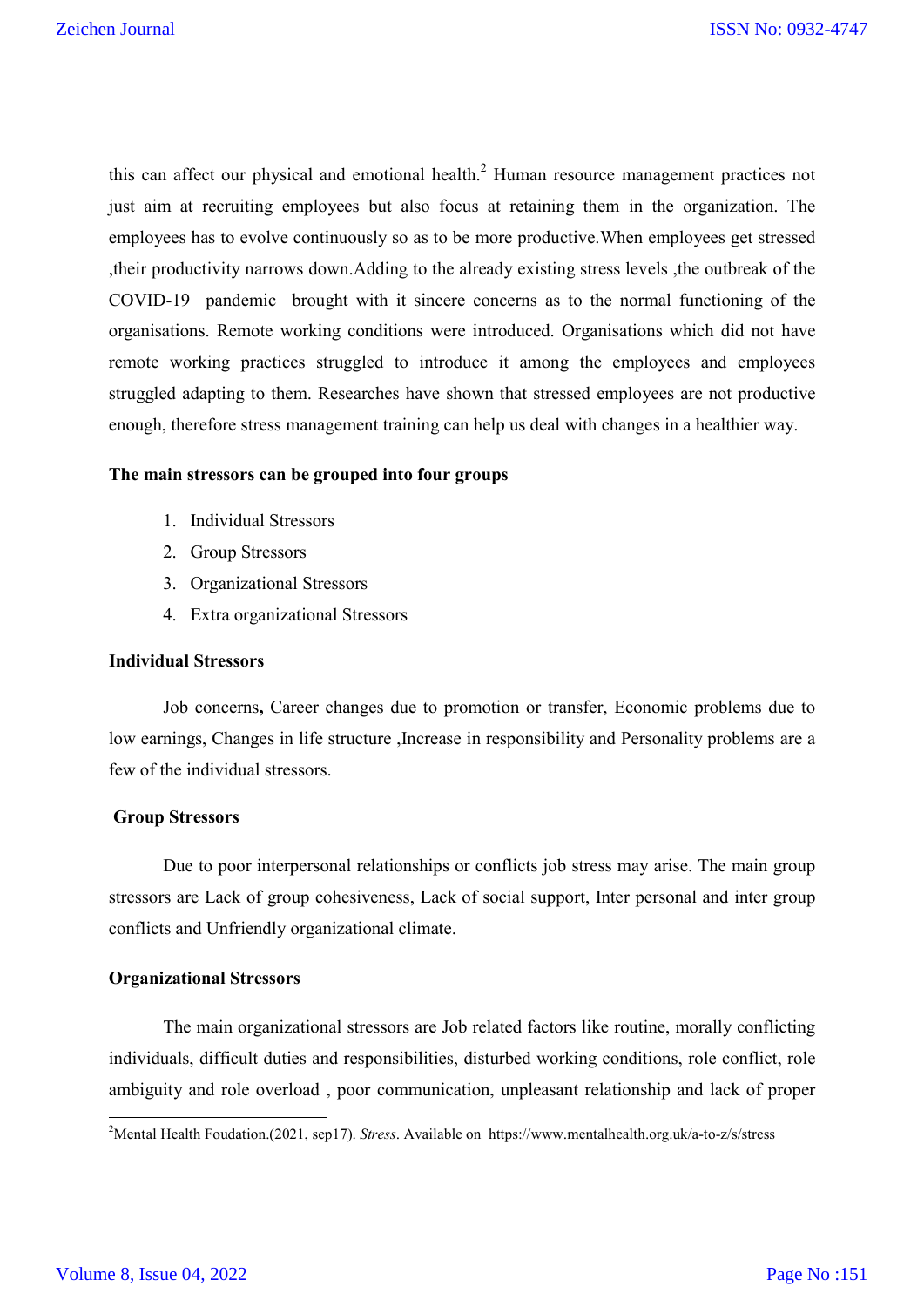recognition , excessive rules and regulations, unrealistic standard to perform, layoffs, retrenchment, etc.

#### **Extra Organizational Stressors**

 Job stress is not only the stress that we face inside the organization during our working hours. Extra organizational factors which are outside the organization also contributes to job stress. They are listed as follows political uncertainties, Instability of government, Economic uncertainties like depression and Technological uncertainties and change.

#### **Objectives of the study**

- 1. To study the causes of stress among male and female employees pre-COVID-19 and post-COVID-19 period in the banking sector
- 2. To analyse the HR practices adopted by banks to manage stress in employees pre-COVID-19 and post-COVID-19

#### **Hypotheses**

H0=There is no difference in mean level of respondents' perception on pre-COVID-19 Job stress factors based on years of experience.

Ho= There is no difference in mean level of respondents' perception on post-COVID-19 Job stress factors based on years of experience.

Ho= There is no difference in mean level of respondents' perception on tackling stress post-COVID-19 based on years of experience **.**

#### **Methodology**

The required primary data was collected though a structured questionnaire. The questionnaire was tested for its reliability and content validity. After obtaining the responses, reliability for the questionnaire was measured by Cronbach alpha, which yielded value of 0.88. This value is greater than the recommended value of 0.7 which denotes high reliability. The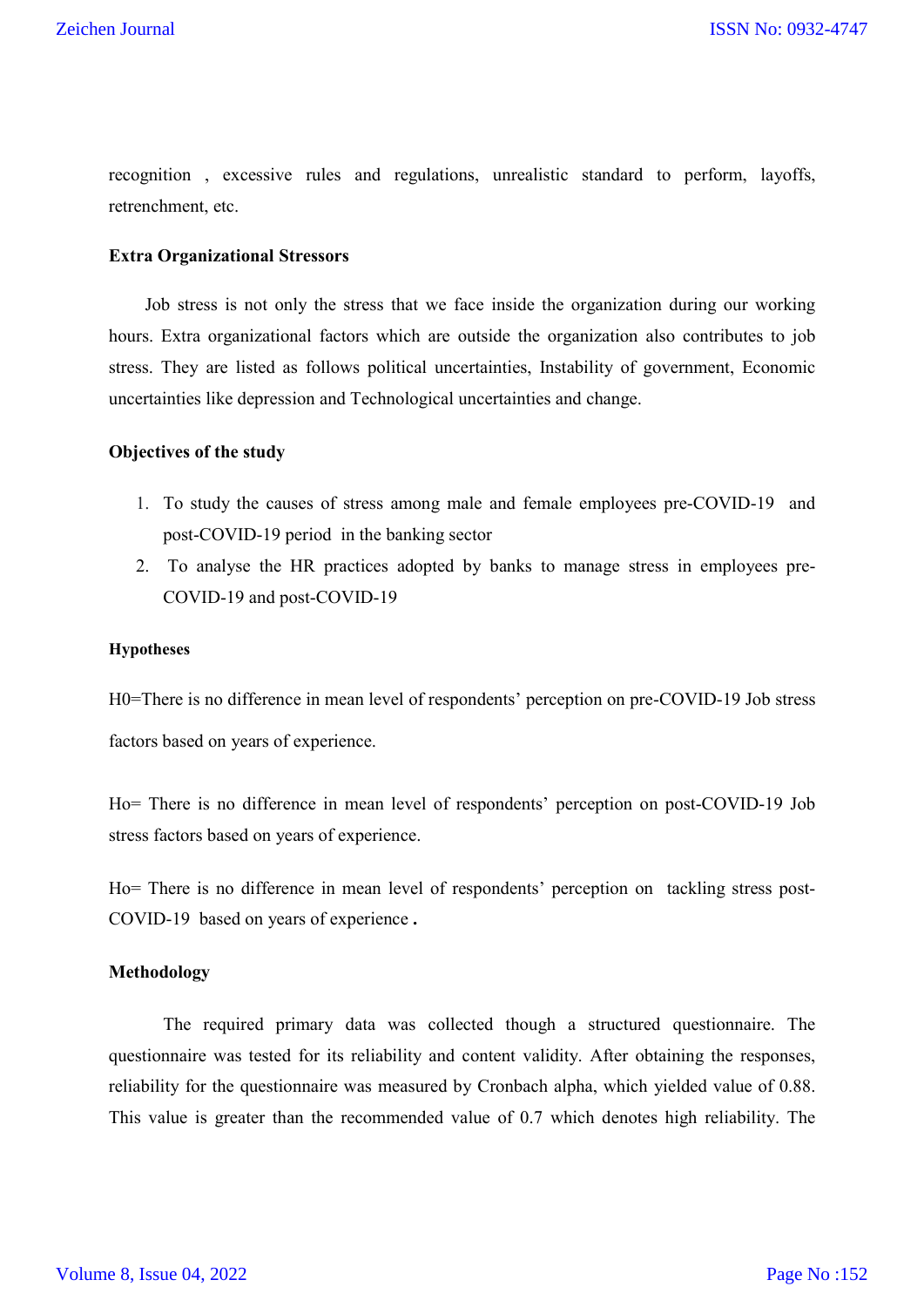adopted sampling design is convenient sampling. The collected data was tabulated and analysed using statistical tools like **Percentage, Garrett ranking and one-way anova** and the data was interpreted and conclusions were drawn.

#### **Review of Literature**

Azizi.M.R et al (2021) did a study on organizations' human resource management strategies to combat the COVID-19 impacts. The strategies suggested included flexibility, strengthening internal efficiency, talent acquisition, and making innovative changes based on organizational assessment and needs for smooth business activities. The implications of the study were that the appropriate human resource management strategies implementations would increase employees' mental well-being, satisfaction, productivity, motivation, and health safety at the workplace.<sup>3</sup>

**Widodo et al (2021)** did a study on the effect of Job stress and the stress due to **COVID-19** pandemic to the productivity of aviation engineering employees. 65 persons were approached and the results were analysed using multivariate regression analysis. It was suggested that for further research, it was required to formulate stress alleviation activities to minimize any risk of job and **COVID-19** stress that significantly affected the employee productivity.<sup>4</sup> Therefore in the present study the researcher was motivated to find out about the Job stress and stress due to **COVID-19** in the banking sector in the study area of Tirunelveli.

#### **Analysis and Intrepretations**

<sup>&</sup>lt;sup>3</sup> Azizi.M.R et al (2021) .Innovative human resource management strategies during the COVID-19 pandemic: A systematic narrative review approach.Heliyon .Volume 7. Issue 6,2021.e-07233,ISSN 2405-8440,https://doi.org/10.1016/j.heliyon.2021.e07233.

<sup>4</sup> Widodo.A.W., *et al* 2021 *IOP Conf. Ser.: Earth Environ. Sci.* **794** 012084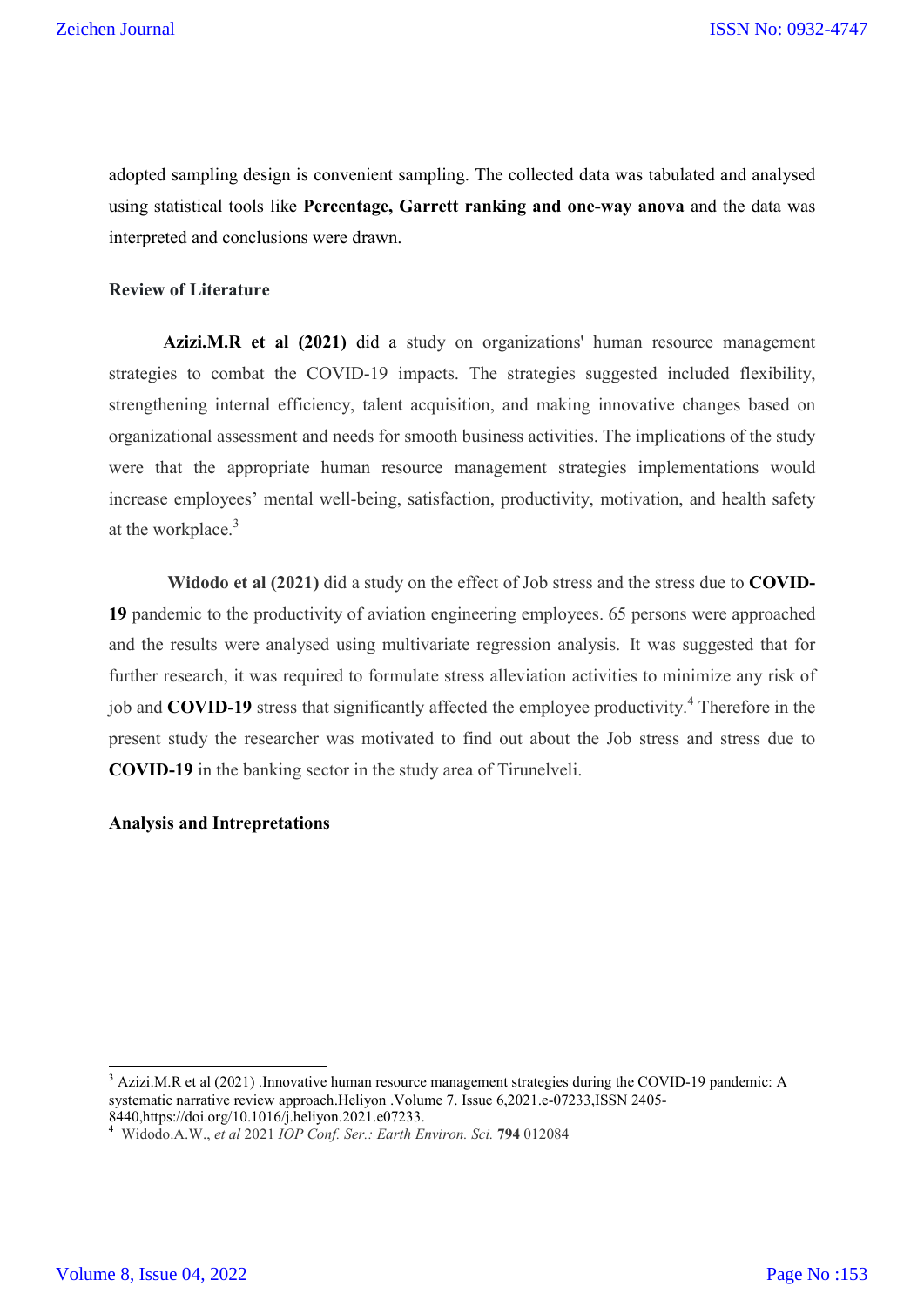# **Table-1**

# **Perception on factors causing Job Stress among Bank Employees pre- COVID-19 period**

|                |                                                      |          | <b>Mean score of respondents</b> |        |              |               |       |
|----------------|------------------------------------------------------|----------|----------------------------------|--------|--------------|---------------|-------|
|                |                                                      |          | Work experience                  |        |              |               |       |
|                | Stressors pre-COVID-19 period                        | $0 - 10$ | $10 - 20$                        | 20 and | <b>Total</b> | <b>F-test</b> | $P-$  |
|                |                                                      | Years    | years                            | above  |              |               | Value |
| $\mathbf{1}$   | Recognition for hard work                            | 3.75     | 3.66                             | 3.32   | 3.56         | 1.26          | 0.288 |
|                | is not present                                       |          |                                  |        |              |               |       |
| $\overline{2}$ | Sitting continuously due to                          |          |                                  |        |              |               |       |
|                | work nature creates<br>my                            | 3.43     | 3.96                             | 3.90   | 3.73         | 2.58          | 0.080 |
|                | back pain                                            |          |                                  |        |              |               |       |
| $\overline{3}$ | Working in banks has lead                            |          |                                  |        |              |               |       |
|                | tension,<br>unnecessary<br>to                        | 3.36     | 3.39                             | 3.42   | 3.39         | 0.04          | 0.963 |
|                | frustration and irritation                           |          |                                  |        |              |               |       |
| $\overline{4}$ | My job involves<br>very                              |          |                                  |        |              |               |       |
|                | tough targets which cannot                           | 3.00     | 2.61                             | 3.35   | 2.97         | 4.58          | 0.012 |
|                | be attained                                          |          |                                  |        |              |               |       |
| 5              | lighting<br>The<br>and                               |          |                                  |        |              |               |       |
|                | facilities<br>ventilation                            | 2.79     | 2.98                             | 2.72   | 2.84         | 0.72          | 0.491 |
|                | provided by the bank is                              |          |                                  |        |              |               |       |
|                | inadequate                                           |          |                                  |        |              |               |       |
| 6              | Overtime<br>is<br>payment                            |          |                                  |        |              |               |       |
|                | inadequate and Promotion                             | 3.00     | 3.25                             | 2.58   | 2.95         | 3.76          | 0.026 |
|                | policy is unfair                                     |          |                                  |        |              |               |       |
| $\tau$         | Co-workers are not helpful                           | 2.64     | 2.30                             | 2.95   | 2.62         | 3.91          | 0.023 |
| 8              | There is no scope for free                           | 3.11     | 3.55                             | 2.82   | 3.18         | 3.98          | 0.021 |
|                | interaction                                          |          |                                  |        |              |               |       |
| 9              | There is prevalence<br>of<br>constant discrimination | 3.29     | 3.09                             | 3.30   | 3.21         | 0.45          | 0.638 |
|                |                                                      |          |                                  |        |              |               |       |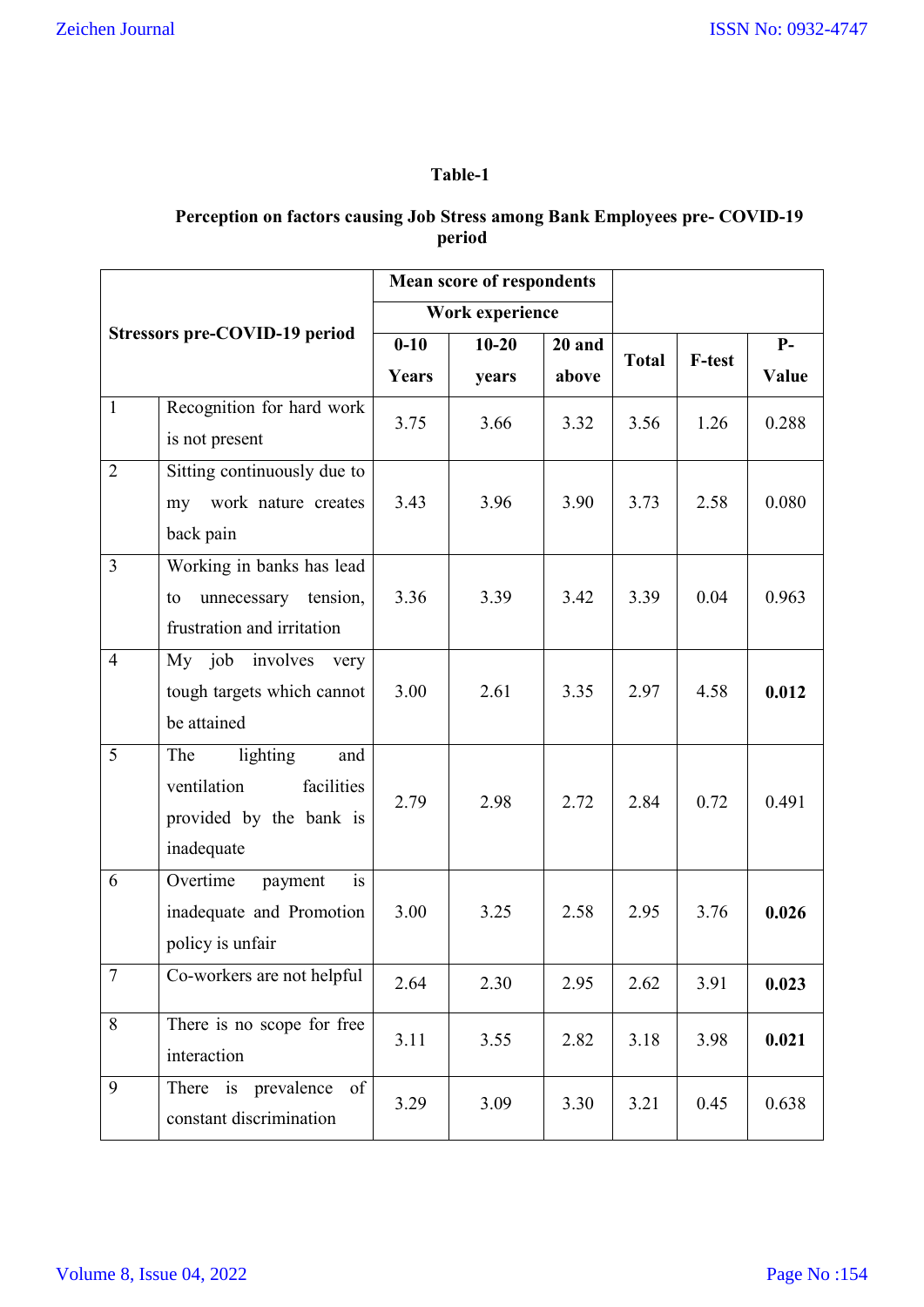|  | m<br>tob security<br>is no<br>here | . or<br>2.02 | $\sim$ | $\sim$<br>ـ ت | $ -$<br>ر. ب | J . 4 l | . |
|--|------------------------------------|--------------|--------|---------------|--------------|---------|---|
|--|------------------------------------|--------------|--------|---------------|--------------|---------|---|

#### **Source: Primary Data**

The above table reveals that "Recognition for hard work is not present ( 3.75 )" is the highly accepted stress factor among respondents having 0-10 years of experience and "Sitting continuously due to my work nature creates back pain" is the highly accepted stress factor among respondents having 10-20 years of experience and more than 20 years of experience. Also the least stress causing factor among respondents having 10-20 years of experience and more than 20 years of experience is Job security since they have much confidence on their skills gained due to experience and expertise. Also with regard to hypothesis testing the difference between means of the variables 4,6,7,8 and 10 were found to be statistically significant at 5% level. .

#### **Steps taken to tackle routine stress in banking sector**

Steps that the respondents feel are necessary to be taken to tackle Routine job related stress are given below. The results were arrived by using Garrett Ranking Technique.

## **Table 2**

| <b>Stress tackling factors</b>             | Weighted<br><b>Score</b> | <b>Garrett Mean</b><br><b>Score</b> | Rank |
|--------------------------------------------|--------------------------|-------------------------------------|------|
| Improve work environment                   | 2903                     | 58.06                               | Ι    |
| Employees participation in decision making | 2881                     | 57.62                               | Н    |
| Organization workshop                      | 2656                     | 53.12                               | Ш    |
| More break time during work                | 2611                     | 52.22                               | IV   |
| Regular exercise or yoga                   | 2543                     | 50.86                               | V    |

# **Tackling routine stress in job in banking sector**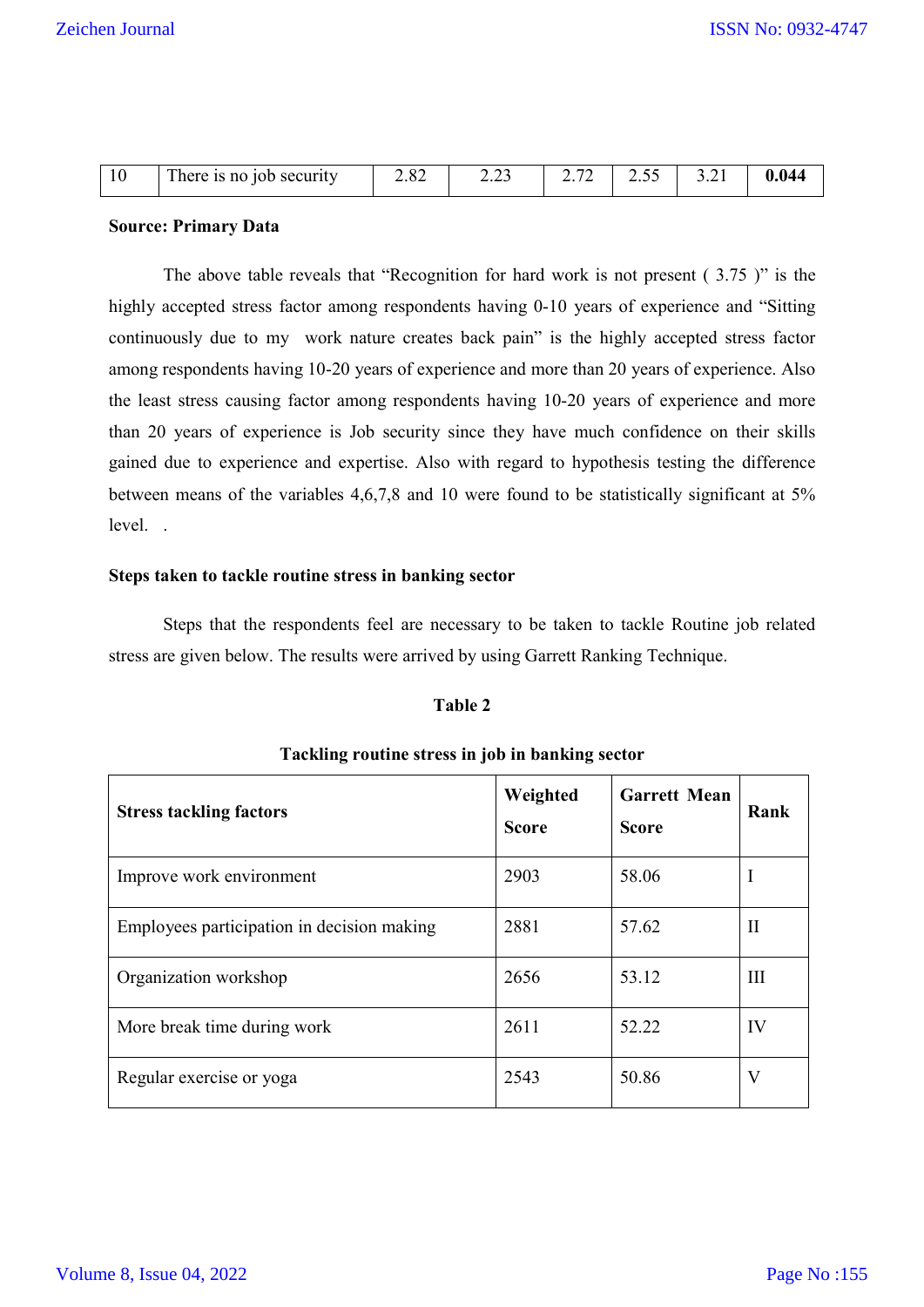| Taking a diet rich in vitamins, minerals ect.         | 2511 | 50.22 | VI   |
|-------------------------------------------------------|------|-------|------|
| Indulging in an open conversation with co-<br>workers | 2478 | 49.56 | VII  |
| Organizing employee appreciation program              | 2151 | 43.02 | VIII |
| Arrange training to achieve higher target             | 2144 | 42.88 | IX   |
| Visiting counselor                                    | 1872 | 37.44 | X    |

#### **Source: Primary data**

The above table shows that, the first and foremost step to handle stress related issues the organization has to improve work environment. Next the organization has to include employees while taking any important decisions relating to employees. While doing so the management can understand the employees better and avoid stress issues and the last rank was given to visiting counselor to tackle and prevent stress.

#### **Table-3**

# **Perception on factors causing Job Stress among Bank Employees post- COVID-19 period**

|                                               |                              |              | Work experience                |        |              |        |         |  |
|-----------------------------------------------|------------------------------|--------------|--------------------------------|--------|--------------|--------|---------|--|
|                                               |                              |              | <b>Mean score of employees</b> |        |              |        |         |  |
| <b>Stress factors post covid-19</b><br>period |                              | $0 - 10$     | $10 - 20$                      | 20 and | <b>Total</b> | F-test | P-value |  |
|                                               |                              | <b>vears</b> | <b>vears</b>                   | above  |              |        |         |  |
| $\mathbf{1}$                                  | Isolation<br>practices<br>at | 3.39         | 3.00                           | 3.63   | 3.32         | 4.00   | 0.021   |  |
|                                               | home                         |              |                                |        |              |        |         |  |
| 2                                             | of catching<br>Fear<br>the   | 2.39         | 2.64                           | 2.90   | 2.67         | 1.89   | 0.156   |  |
|                                               | <b>V1rus</b>                 |              |                                |        |              |        |         |  |
| $\overline{3}$                                | Fear of spreading the        | 2.36         | 2.45                           | 3.00   | 2.63         | 2.90   | 0.059   |  |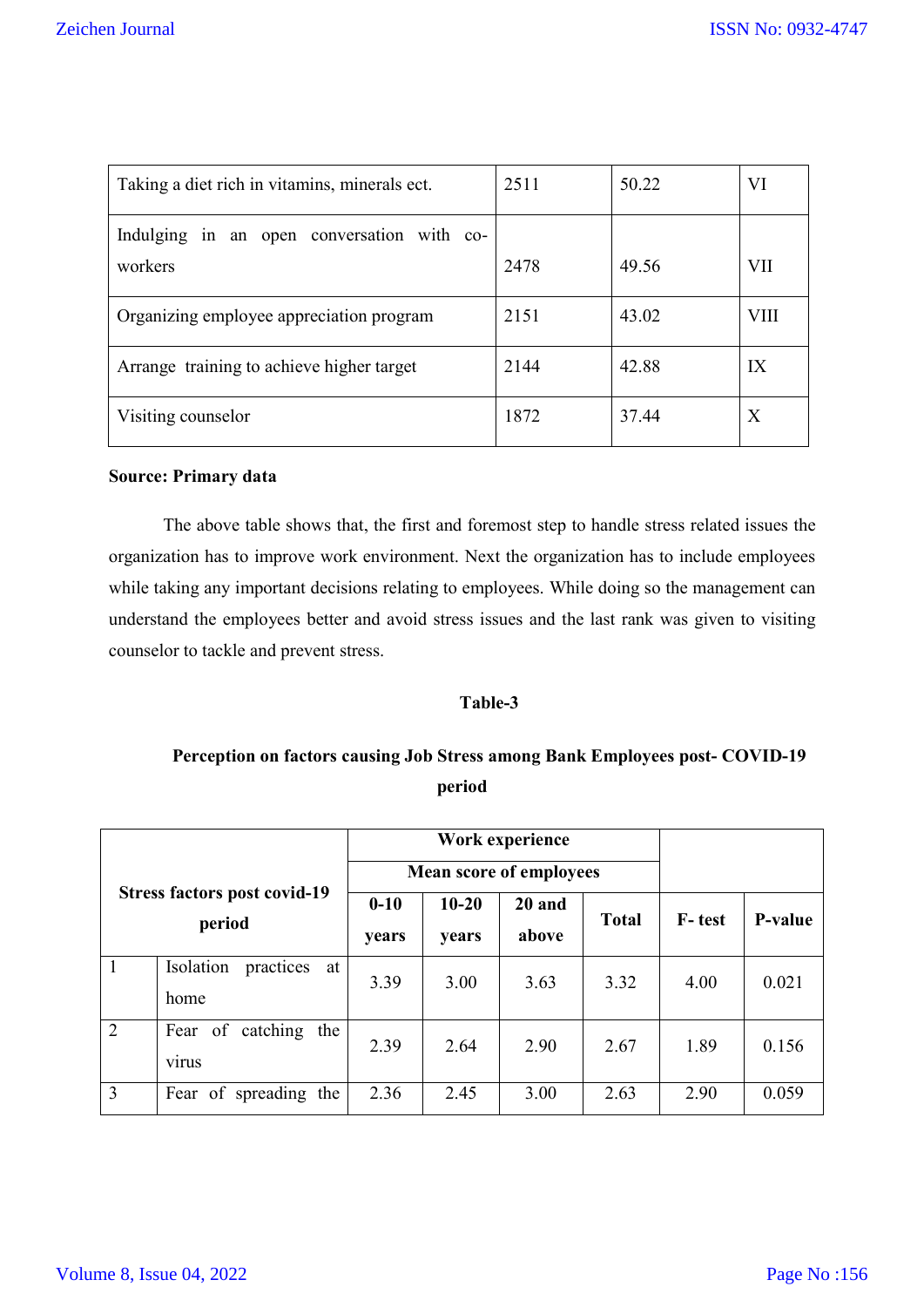|                | virus to Kin and Kith                                                |      |      |      |      |      |       |
|----------------|----------------------------------------------------------------------|------|------|------|------|------|-------|
| $\overline{4}$ | Lack of experience in<br>working<br>Remote<br>situation              | 3.46 | 2.73 | 2.73 | 2.91 | 4.06 | 0.020 |
| 5              | Job insecurity due to<br>poor market conditions                      | 3.32 | 3.45 | 3.05 | 3.28 | 1.34 | 0.267 |
| 6              | self-<br>Doubts<br>on<br>productivity<br>due<br>to<br>remote working | 2.93 | 3.77 | 3.45 | 3.45 | 4.70 | 0.011 |
| $\overline{7}$ | Communication<br>errors<br>due to isolation policy                   | 3.25 | 2.68 | 3.38 | 3.07 | 4.38 | 0.015 |
| 8              | Wage cuts                                                            | 3.43 | 2.80 | 2.97 | 3.02 | 2.82 | 0.064 |

#### Source:Primary Data

The above table reveals that 'Lack of experience in Remote working situation' is the highly accepted stress factor among respondents having 0-10 years of experience and among those with 10-20 years of experience 'Doubts on self-productivity due to remote working' was the main stress factor and 'Isolation practices at home' was the main stress factor among those with experience more than 20 years. Also with regard to hypothesis testing the difference between means of the variables Isolation practices at home, Lack of experience in Remote working situation, Doubts on self-productivity due to remote working and Communication errors due to isolation policy were found to be statistically significant at 5% level.

#### **HR practices to manage stress post COVID-19**

Since the COVID-19 battle is not completely over, several companies have started functioning in offline regular mode while quiet few are following remote working practices. There is still fear among the people that a new variant of COVID-19 may resurface anytime. Therefore to reduce the stress due to COVID-19 in the post COVID-19 era the following strategies may be followed. In order to find out the preferences of the respondents regarding the suitability of the HRM practices post-covid to tackle stress, a series of statements were framed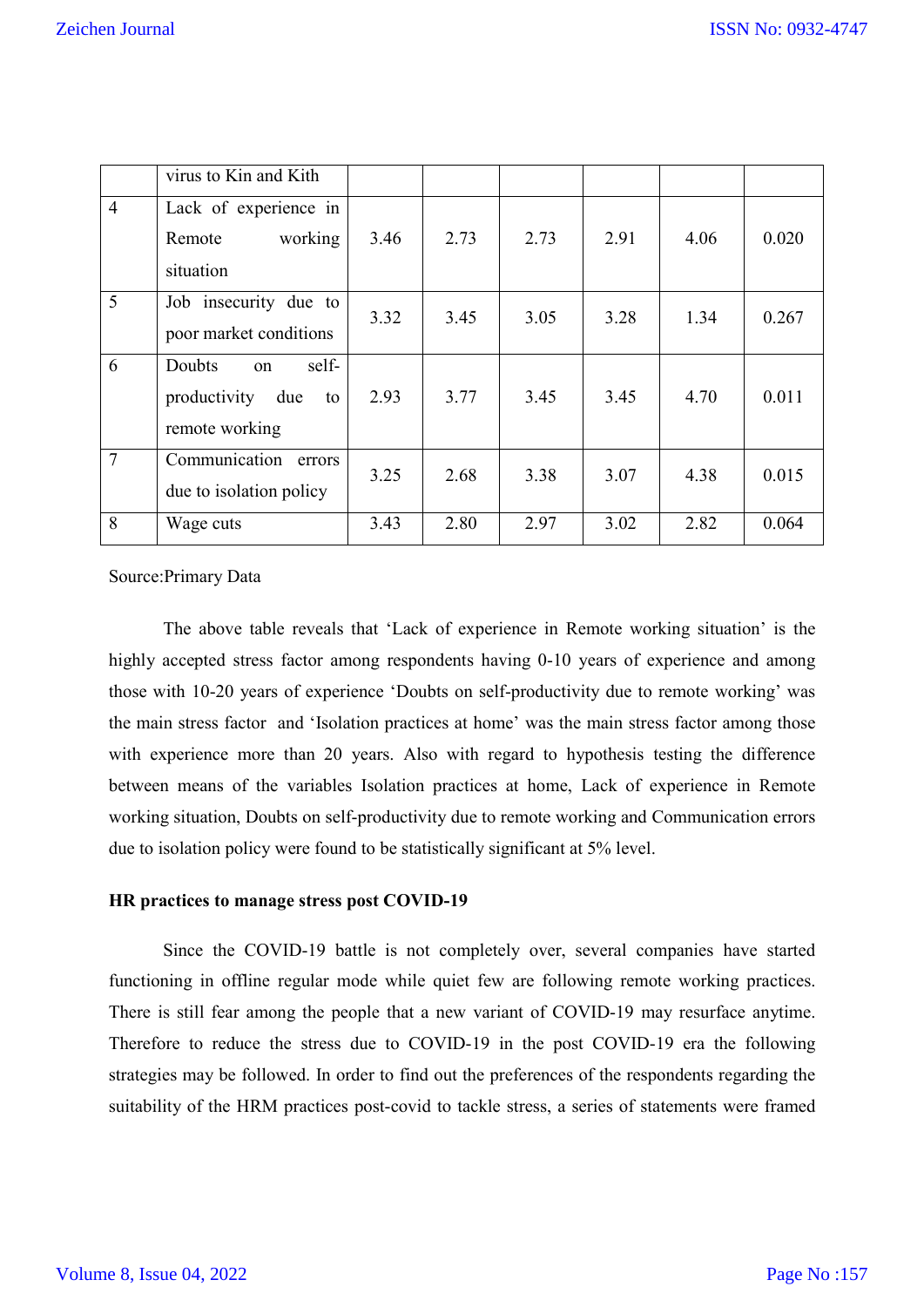and data was collected. Further to test the third hypotheses one-way anova was used and the results are exhibited as follows

## **Table-4**

# **Tackling post COVID-19 job stress in banking sector**

|                         |                                                                                                                                            |          | Work experience |                                  |              |        |         |
|-------------------------|--------------------------------------------------------------------------------------------------------------------------------------------|----------|-----------------|----------------------------------|--------------|--------|---------|
|                         |                                                                                                                                            |          |                 | <b>Mean score of respondents</b> |              | F-test | P-value |
| S.No                    | <b>Stress tackling factors</b>                                                                                                             | $0 - 10$ | $10 - 20$       | $20$ and                         | <b>Total</b> |        |         |
|                         |                                                                                                                                            | years    | years           | above                            |              |        |         |
| $\mathbf{1}$            | Communicating support for<br>flexibility                                                                                                   | 3.18     | 3.05            | 3.28                             | 3.16         | 0.37   | 0.694   |
| $\overline{2}$          | Using<br>test<br>and<br>learn<br>a<br>approach                                                                                             | 2.57     | 3.14            | 3.02                             | 2.96         | 2.20   | 0.116   |
| $\overline{\mathbf{3}}$ | of<br>safety<br>Observance<br>protocols<br>fellow<br>by<br>employee                                                                        | 3.64     | 3.57            | 3.40                             | 3.53         | 0.36   | 0.700   |
| $\overline{4}$          | Caring for the health and<br>safety of employees                                                                                           | 3.18     | 3.32            | 2.80                             | 3.10         | 1.95   | 0.147   |
| 5                       | Improving<br>physical<br>environment by making it<br>$covid-19$<br>immune<br>eg:<br>air<br>improved<br>filtration,<br>closed-office layout | 3.79     | 3.25            | 3.47                             | 3.46         | 2.25   | 0.110   |
| 6                       | offering the opportunity for<br>education<br><sub>or</sub><br>career<br>development                                                        | 3.71     | 3.68            | 3.60                             | 3.66         | 0.13   | 0.882   |
| $\overline{7}$          | Supporting<br>flexible<br>and<br>hybrid/remote work options                                                                                | 3.75     | 3.07            | 3.45                             | 3.38         | 3.65   | 0.029   |
| 8                       | Periodic<br>feedback<br>from<br>employees                                                                                                  | 3.32     | 3.14            | 3.25                             | 3.22         | 0.28   | 0.760   |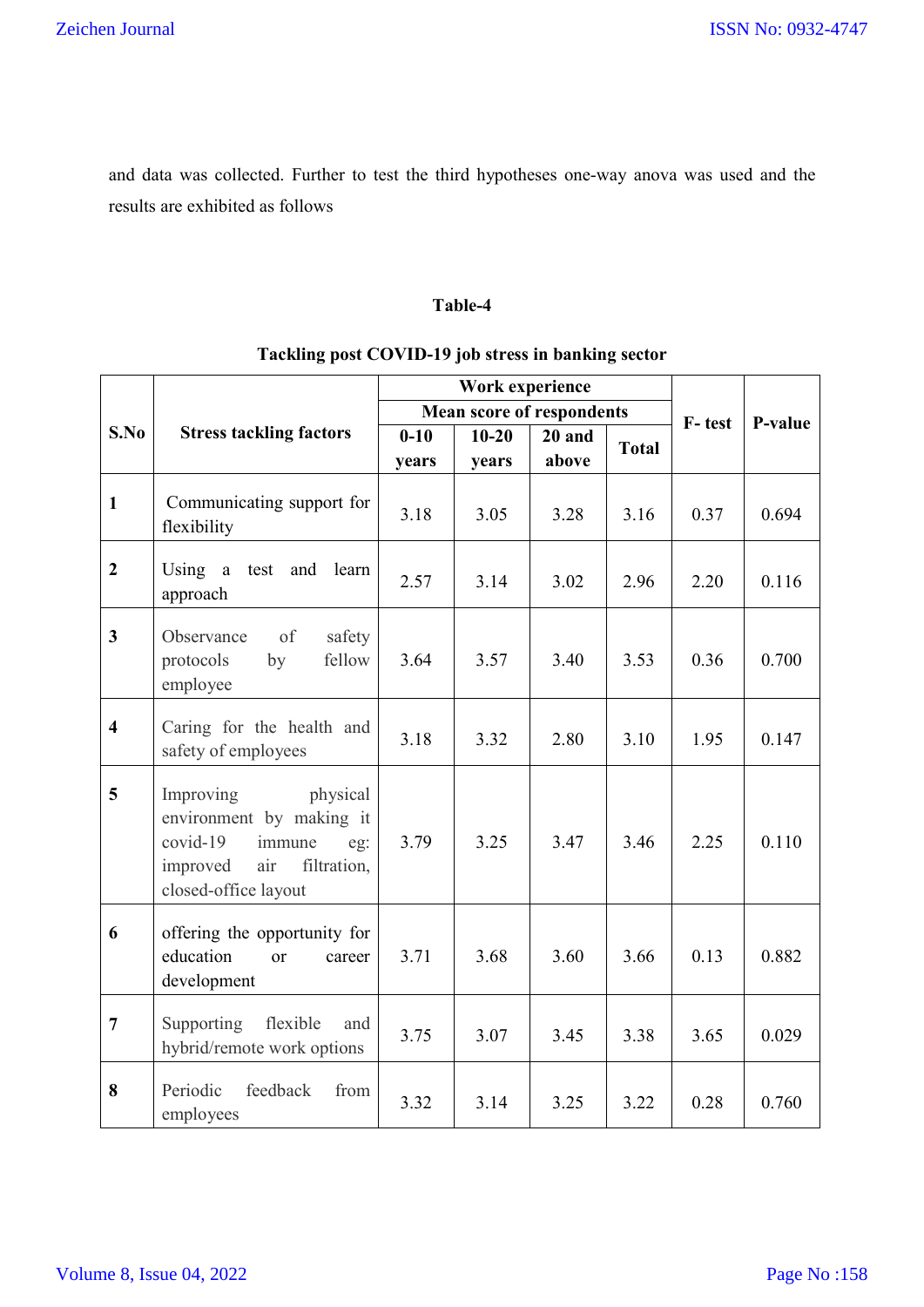| 9  | Strategies to cover<br>any<br>testing and treatment costs<br>associated with COVID-19<br>for employees and their<br>families. | 3.96 | 3.89 | 3.67 | 3.83 | 1.41 | 0.249 |
|----|-------------------------------------------------------------------------------------------------------------------------------|------|------|------|------|------|-------|
| 10 | Provide<br>meetings<br>to<br>skills, share<br>strengthen<br>knowledge and distance<br>learning                                | 3.50 | 3.32 | 3.12 | 3.29 | 1.14 | 0.324 |
| 11 | Providing<br>protective<br>equipment                                                                                          | 3.50 | 3.02 | 3.22 | 3.21 | 1.60 | 0.206 |
| 12 | Investing in approaches for<br>employees' health care                                                                         | 3.25 | 3.68 | 3.32 | 3.45 | 1.60 | 0.206 |

#### **Source: Primary Data**

It was found that with a mean score of 3.96, 3.89, and 3.67 the employees in the three categories irrespective of experience felt that in order to tackle stress strategies to cover any testing and treatment costs associated with COVID-19 for employees and the families must be ensured by the organisations. Also with a mean of 3.79 the factor 'Improving physical environment by making it covid-19 immune eg: improved air filtration, closed-office layout' was highly preferred by employees having 0-10 years of experience and 'Investing in approaches for employees' health care' and 'offering the opportunity for education or career development' is also seen as a good step to tackle stress post-COVID-19 period among employees with 10-20 years and above 20 years of experience. Also with regard to hypothesis testing the difference between means of the variable for the factor 'Supporting flexible and hybrid/remote work options' was statistically significant at 5 % level.

#### **Discussions and Implications**

In the study 57 percent were Male and 40 percent were female. 70 percent of the sample are married. 20 employees have 0-10 years of experience, 44 employees have 10-20 years of